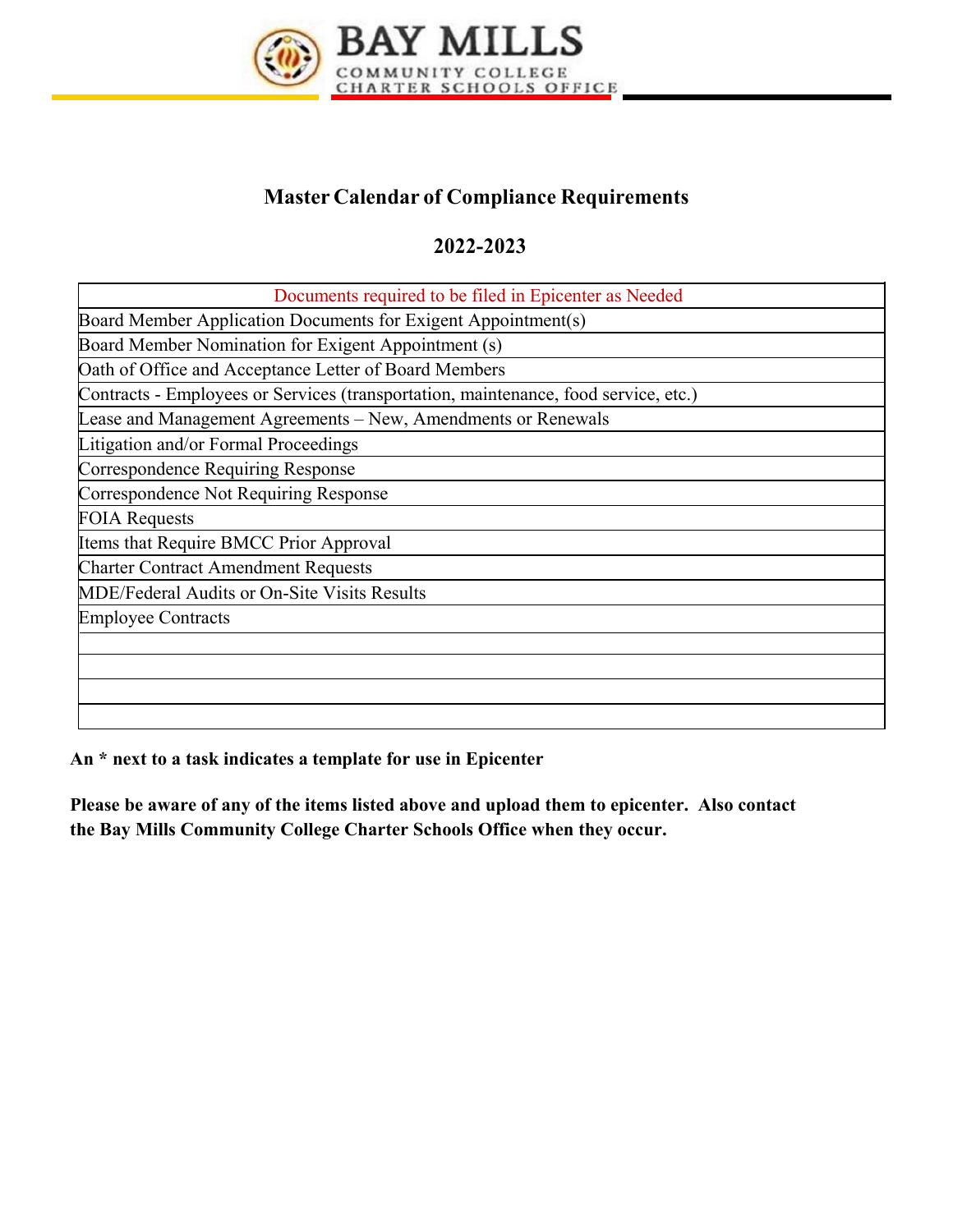

## **Annual**

## **Requirements**

| <b>JULY</b>                                                                               | Uploaded in<br>Epicenter |
|-------------------------------------------------------------------------------------------|--------------------------|
| Board Agenda– July (5 Business Days Before Meeting)                                       |                          |
| Organizational Board Agenda (5 Business Days Before Meeting)                              |                          |
| State Aid Note Program Requirements                                                       | 7/15                     |
| DS-4168 Report of Actual Days and Clock Hours of Pupil Instruction                        | 7/15                     |
| Asbestos 3 Year Inspection (initial and re-inspections every three years - if needed)     | 7/29                     |
| Asbestos Certification & Training                                                         | 7/29                     |
| Fourth Quarterly Financial Statement from 2021-2022                                       | 7/29                     |
| <b>Lease Renewal Certifications</b>                                                       | 7/29                     |
| Management Contract – New, Amendments or Renewals                                         | 7/29                     |
| <b>Elevator Inspection</b>                                                                | 7/29                     |
| <b>Boiler Inspection</b>                                                                  | 7/29                     |
| Cardiac Emergency Response Plan (updated plans)                                           | 7/29                     |
| Services (transportation, maintenance, food service, etc.) Contracts                      | 7/29                     |
| PSA Board Member Annual Conflict of Interest Disclosure                                   | 7/29                     |
| Child Care/Preschool Licenses                                                             | 7/29                     |
| <b>Matriculation Agreements</b>                                                           | 7/29                     |
| <b>Board Member Roster</b>                                                                | 7/29                     |
| Organizational Meeting Proposed Minutes & Attachments (8 Business Days After<br>Approved) |                          |
| Proposed Board Minutes & Attachments- July (8 Business Days After Approved)               |                          |
| Approved Board Minutes & Attachments– June (5 Business Days After Approved)               |                          |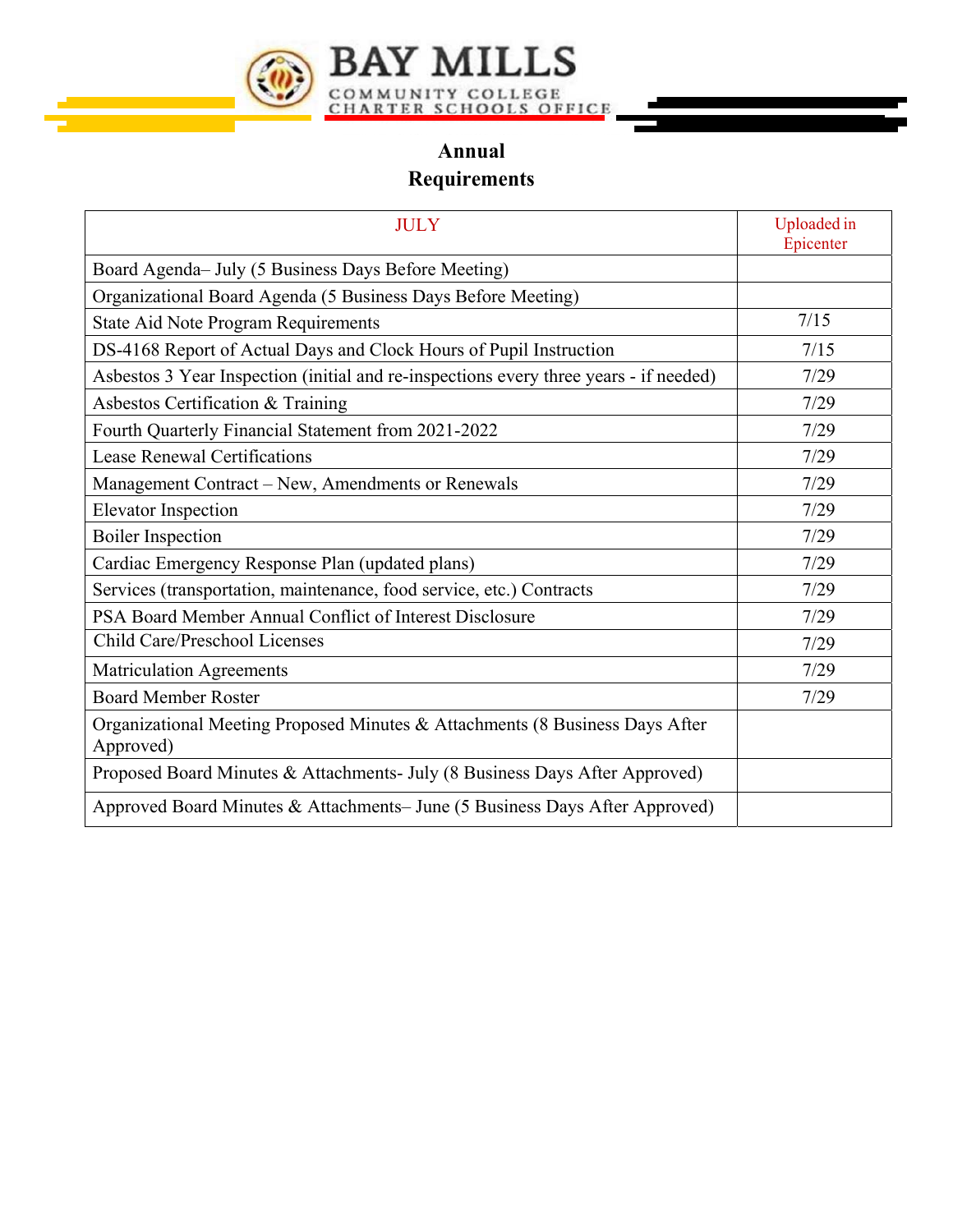

| <b>AUGUST</b>                                                                             |      |
|-------------------------------------------------------------------------------------------|------|
| Board Agenda– August (5 Business Days Before Meeting)                                     |      |
| 2022-2023 Board-Approved School Calendar/School Day Schedule (MCL 380.1284a)              | 8/26 |
| School Contact List*                                                                      | 8/26 |
| <b>Employee Handbook</b>                                                                  | 8/26 |
| Proposed Board Minutes & Attachments-August (8 Business Days After Approved)              |      |
| Approved Board Minutes & Attachments– July (5 Business Days After Approved)               |      |
| Organizational Meeting Approved Minutes & Attachments (5 Business Days After<br>Approved) |      |

| <b>SEPTEMBER</b>                                                             |      |
|------------------------------------------------------------------------------|------|
| Board Agenda- September (5 Business Days Before Meeting)                     |      |
| Nwea or Scantron Fall Testing Schedule                                       | 9/10 |
| EEM Authorization - Special Education Contact                                | 9/17 |
| <b>Emergency Drills Day Schedule</b>                                         | 9/23 |
| <b>MEGS Right to Prayer Certification</b>                                    | 9/23 |
| <b>MEGS</b> Constitution Day Certification                                   | 9/23 |
| SE 4096 Special Education Actual Cost Report                                 | 9/30 |
| Playground Safety Training for Staff-Rules, Agenda, Attendance               | 9/30 |
| Teacher and Administrator Evaluation and Employee Certification Warranty     | 9/30 |
| Anti-Bullying/Cyber-Bullying Policy                                          | 9/30 |
| Testing Login Information*                                                   | 9/30 |
| <b>Expense Reimbursement Policy</b>                                          | 9/30 |
| Transparency Requirements on website / Mitten-Certificate of Completion      | 9/30 |
| Proposed Board Minutes & Attachments- Sept. (8 Business Days After Approved) |      |
| Approved Board Minutes & Attachments–Aug. (5 Business Days After Approved)   |      |
|                                                                              |      |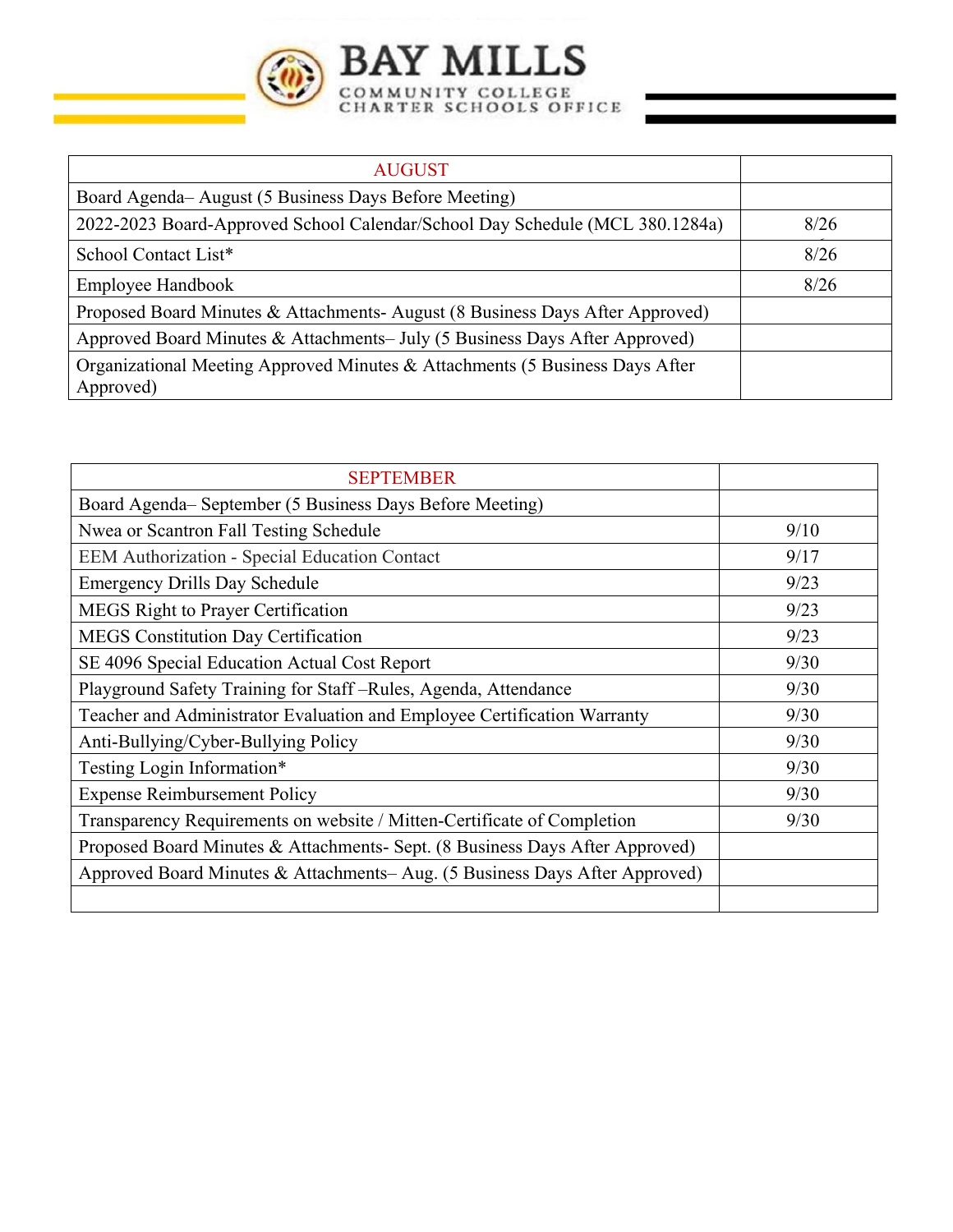BAY MILLS

 $\left(\begin{smallmatrix} 0 & 0 \\ 0 & 0 \end{smallmatrix}\right)$ 

| <b>OCTOBER</b>                                                                                                |       |
|---------------------------------------------------------------------------------------------------------------|-------|
| Board Agenda– October (5 Business Days Before Meeting)                                                        |       |
| Blood Borne Pathogens Training – Agenda and Proof of Attendance or Learn Port<br>Documentation                | 10/7  |
| Pest Control Compliance                                                                                       | 10/7  |
| DS-4898 Preliminary Pupil Membership Count (during first three years of existence<br>and when adding a grade) | 10/7  |
| <b>Annual Nonprofit Corporation Update</b>                                                                    | 10/7  |
| SE 4094 Transportation Expenditure Report (if required)                                                       | 10/14 |
| CIMS Determination Report for 2022-2023                                                                       | 10/14 |
| <b>First Quarter Financial Statement</b>                                                                      | 10/31 |
| Proposed Board Minutes & Attachments- Oct. (8 Business Days After Approved)                                   |       |
| Approved Board Minutes & Attachments – Sept. (5 Business Days After<br>Approved)                              |       |

| <b>NOVEMBER</b>                                                               |       |
|-------------------------------------------------------------------------------|-------|
| Board Agenda– November (5 Business Days Before Meeting)                       |       |
| Audited Financial Statement and Management Letter (include A133 if completed) | 11/4  |
| FID Report to CEPI and BMCC (or as scheduled by MDE)                          | 11/11 |
| MEIS/MSDS (SRSD) FTE - DS4061, including MI-CIS for Special Education (Fall)  | 11/11 |
| Audited Financial Statements Management Letter Response (if needed)           | 11/25 |
| Proposed Board Minutes & Attachments- Nov. (8 Business Days After Approved)   |       |
| Approved Board Minutes & Attachments– Oct. (5 Business Days After Approved)   |       |

| <b>DECEMBER</b>                                                                    |       |
|------------------------------------------------------------------------------------|-------|
| Board Agenda– December (5 Business Days Before Meeting)                            |       |
| Registry of Educational Personnel Report (REP)                                     | 12/2  |
| Transparency Requirements/ Mitten- Certificate of Completion                       | 12/23 |
| Proposed Board Minutes & Attachments- December (8 Business Days After<br>Approved) |       |
| Approved Board Minutes & Attachments – Nov. (5 Business Days After Approved)       |       |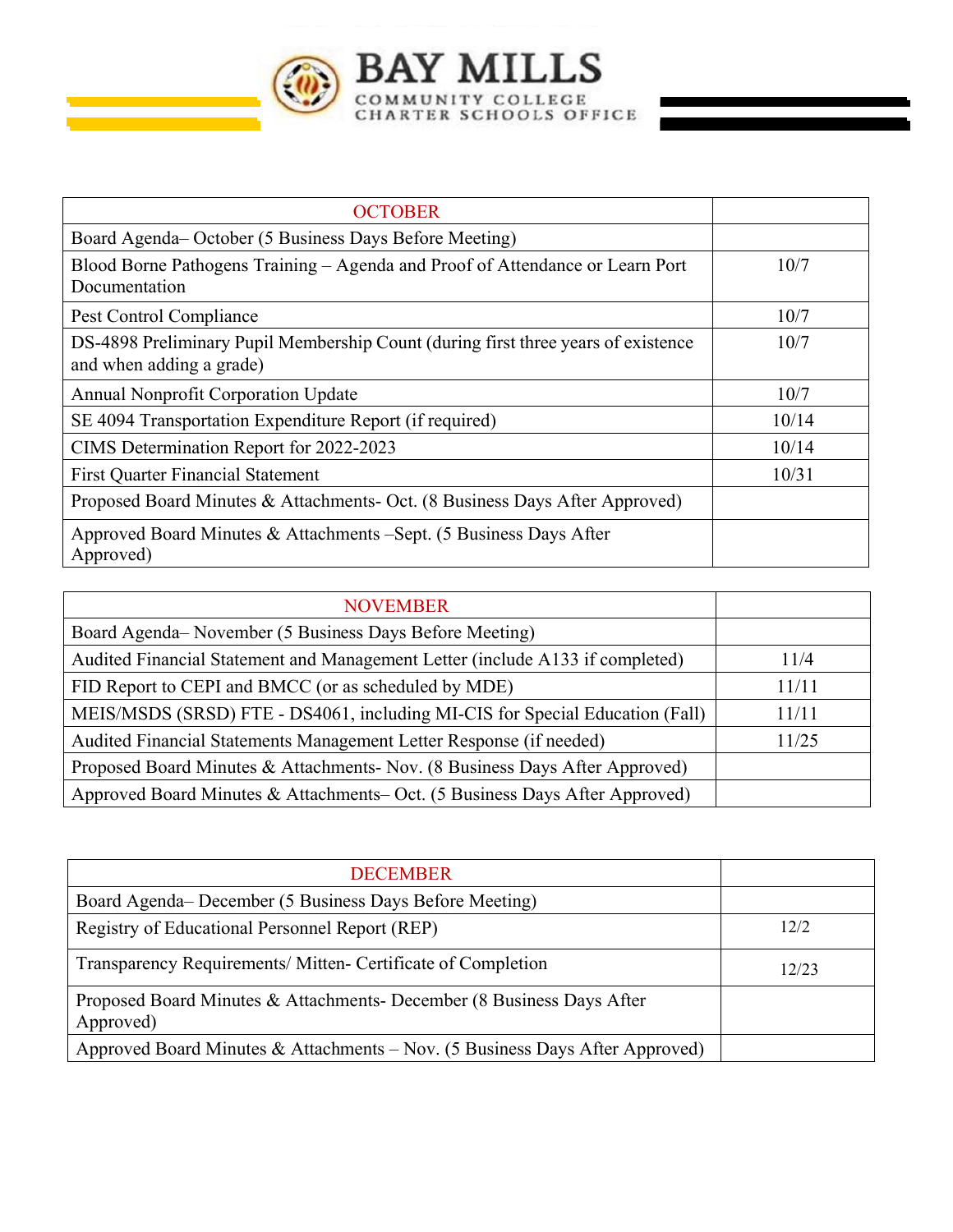

| <b>JANUARY</b>                                                                                                                                                               |      |
|------------------------------------------------------------------------------------------------------------------------------------------------------------------------------|------|
| Board Agenda-January (5 Business Days Before Meeting)                                                                                                                        |      |
| Proposed Board Minutes & Attachments- January (8 Business Days After<br>Approved)                                                                                            |      |
| Approved Board Minutes & Attachments – Dec. (5 Business Days After<br>Approved)                                                                                              |      |
| Resolution Requesting Reauthorization- (only if requested)                                                                                                                   |      |
| Board Policy Manual                                                                                                                                                          | 1/31 |
| Academy Planning Document due to BMCC and Epicenter*<br>(NOTE: Additional Tasks May be assigned and due on 6/30 if changes are planned<br>at your Academy per this document) | 1/31 |
| <b>Second Quarter Financial Statement</b>                                                                                                                                    | 1/31 |
| Budget - Amendment to 2022-2023 budget                                                                                                                                       | 1/31 |
| School Contact List*                                                                                                                                                         | 1/31 |

| <b>FEBRUARY</b>                                                             |     |
|-----------------------------------------------------------------------------|-----|
| Board Agenda–February (5 Business Days Before Meeting)                      |     |
| Proposed Board Minutes & Attachments- Feb. (8 Business Days After Approved) |     |
| Approved Board Minutes & Attachments-Jan. (5 Business Days After Approved)  |     |
| Nwea or Scantron School Testing Schedule - winter                           | 2/3 |
| Annual Education Report on website – certificate of completion on Epicenter | 2/3 |
| Emergency Operations Plan (EOP) certification (required biannually)         | 2/3 |

| <b>MARCH</b>                                                                 |      |
|------------------------------------------------------------------------------|------|
| Board Agenda–March (5 Business Days Before Meeting)                          |      |
| Educator Evaluation Transparency on website: Certificate of Completion       | 3/24 |
| Proposed Board Minutes & Attachments-March (8 Business Days After Approved)  |      |
| Approved Board Minutes & Attachments - Feb. (5 Business Days After Approved) |      |
|                                                                              |      |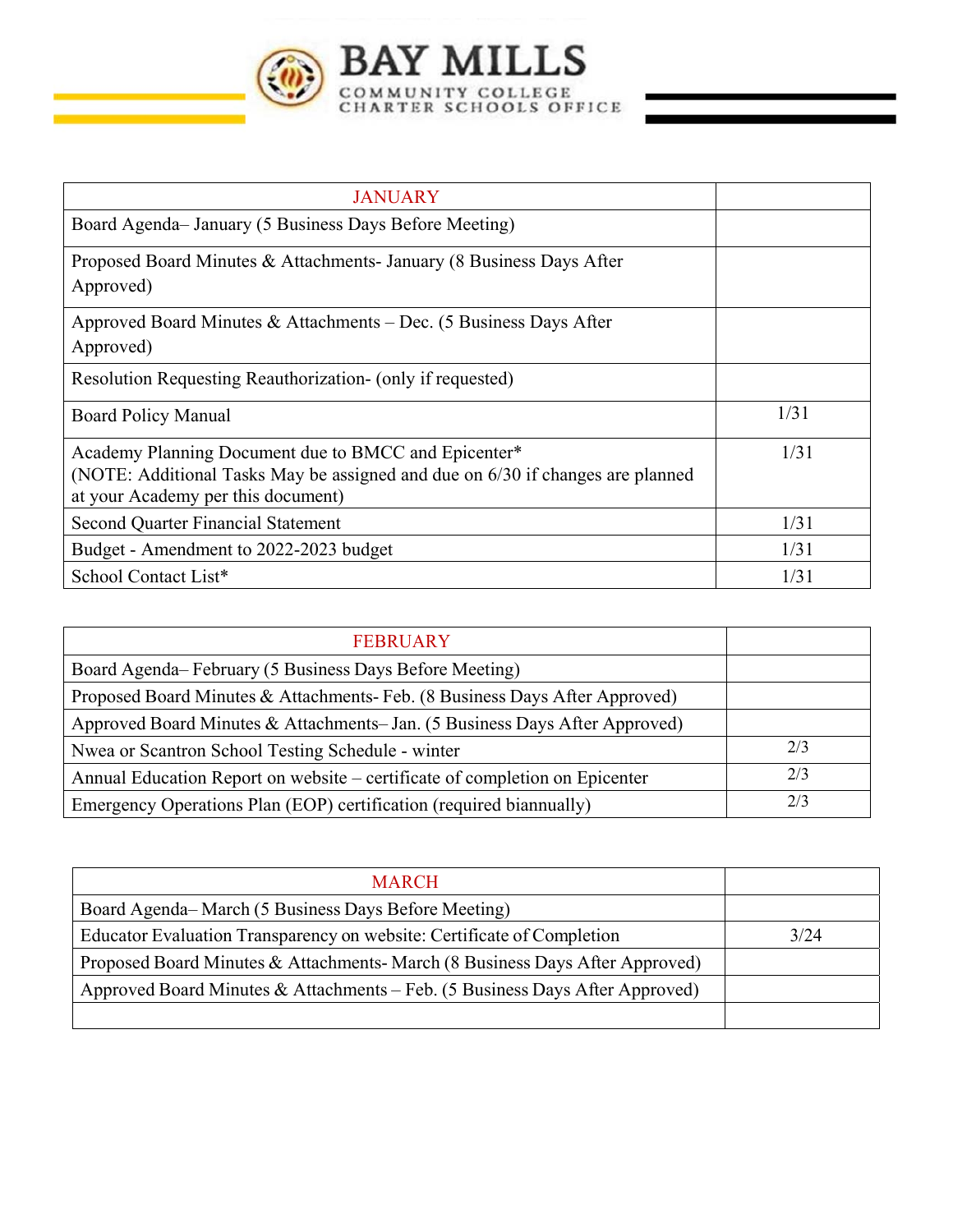

| <b>APRIL</b>                                                                |      |
|-----------------------------------------------------------------------------|------|
| Board Agenda–April (5 Business Days Before Meeting)                         |      |
| Open Enrollment and Lottery Procedures                                      | 4/7  |
| 2022-2023 NWEA or Scantron School Testing Schedule – Spring                 | 4/7  |
| Third Quarter Financial Statement                                           | 4/28 |
| MEIS/MSDS (SRSD) FTE-DS4061                                                 | 4/28 |
| Proposed Board Minutes & Attachments-April (8 Business Days After Approved) |      |
| Approved Board Minutes & Attachments–March (5 Business Days After Approved) |      |
|                                                                             |      |

| <b>MAY</b>                                                                    |      |
|-------------------------------------------------------------------------------|------|
| Board Agenda–May (5 Business Days Before Meeting)                             |      |
| Enrollment Lottery Description and Results, if conducted                      | 5/26 |
| Board Member Application Documents for July Appointment(s)                    | 5/31 |
| Board Member Nomination for July Appointment(s)                               | 5/31 |
| Proposed Board Minutes & Attachments-May (8 Business Days After Approved)     |      |
| Approved Board Minutes & Attachments - April (5 Business Days After Approved) |      |
|                                                                               |      |
|                                                                               |      |